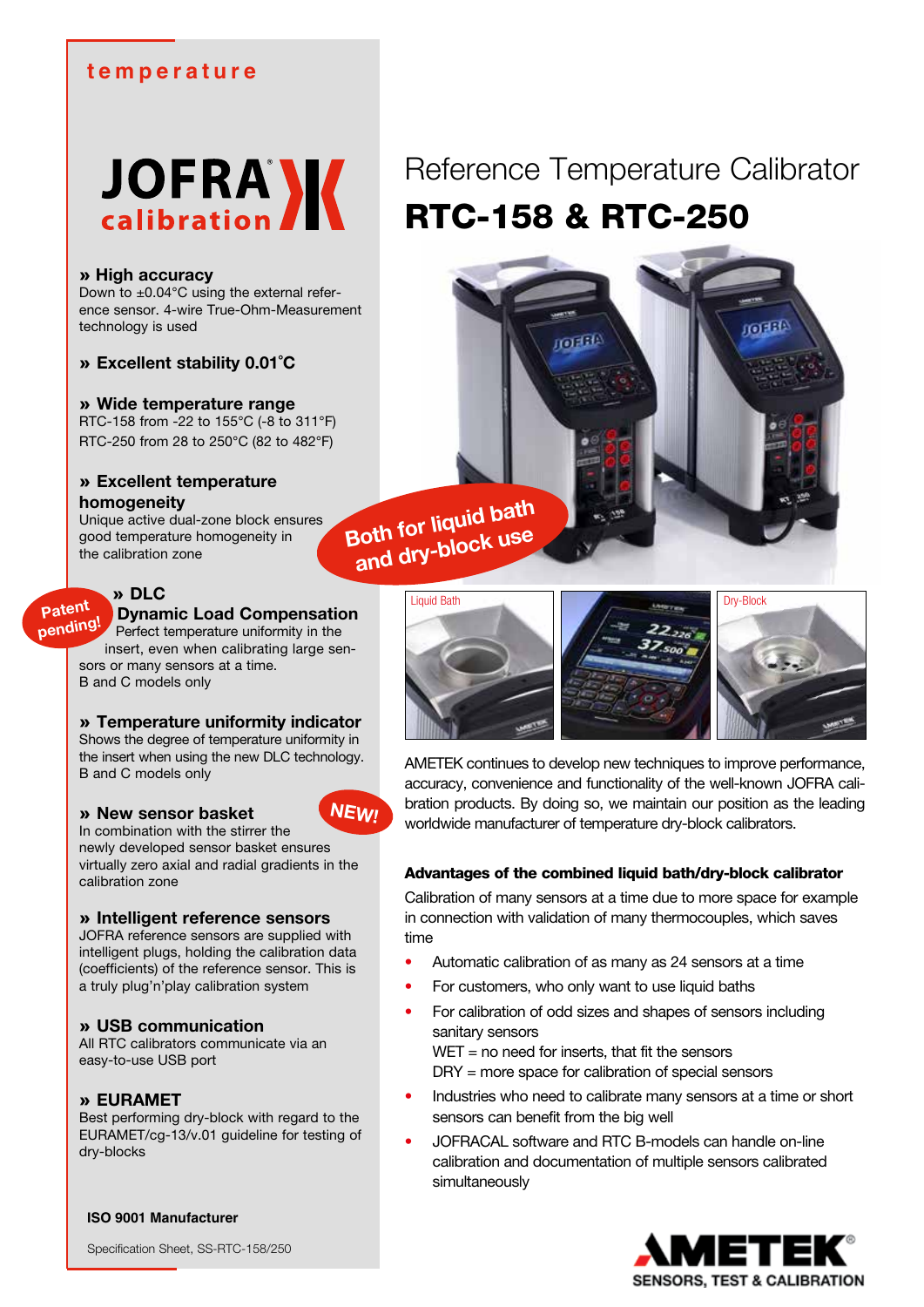# **JOFRAM**

#### **The RTC-158 and RTC-250**

We are proud to introduce our new top model RTC (Reference Temperature Calibrator) series, which is even more sophisticated than any existing calibrators.

The RTC offers many new fantastic features, such as:

- Patent pending DLC, Dynamic Load Compensation system, for perfect temperature uniformity in the insert
- Unique intelligent sensors for plug'n'play connection
- USB connector for communication
- Easy-to-read color VGA display with perfect overview of the actual status
- Intuitive, fast and user-friendly navigation
- Lightweight and easy to carry around
- New functional carrying case design
- Multi-hole inserts covering all the most used sensor sizes
- High profile design and the well-known long lasting JOFRA quality

The new RTC calibrator comes in three different models – A, B, and C.

- RTC-A reference temperature calibrator
- RTC-B reference temperature calibrator with input for reference sensor, DLC sensor and sensors-under-test
- RTC-C reference temperature calibrator with input for reference sensor and DLC sensor



#### **Liquid bath / large diameter insert**

The RTC-158/250 are fitted with a 160 mm (6.3 in) deep well with a diameter of 63.5 mm (2.5 in) and can be used both as dry-block calibrators and as liquid calibration baths with a magnetic stirrer.

A liquid bath and a dry-block diameter of 63.5 mm (2.5 in), which is twice the size of any other dry-block, are both new features. With these options, it is now possible to calibrate even more temperature sensors simultaneously and to calibrate large as well as odd sizes and shapes of sensors, which is not possible with the remaining product range.

RTC-158/250 can be used without an external reference sensor, but if an STS-200 reference sensor is connected directly to a B or C version or the reference thermometer DTI-1000, you will obtain better accuracies and thereby use the full potential of the calibrators.

#### **Liquid bath versus dry-block kit**

The basic advantages of the liquid bath configuration versus the dry-block configuration are as follows:

- You do not need insertion tubes for all your different types of sensors
- You can calibrate sensors, which do not fit into insertion tubes
- You can calibrate glass thermometers and gas or liquid filled sensors
- You are ready to calibrate right away no matter what sensor you may have



The basic advantages of the dry-block configuration versus the liquid bath configuration are as follows:

- No hazardous hot liquids
- Easier to handle insertion tubes than liquids
- More convenient to carry than when filled with liquid
- No need for external exhaustion
- 100% repeatability in the sensor position in the block

All specifications given in the liquid bath configuration are based on the silicone oil supplied and recommended by JOFRA.

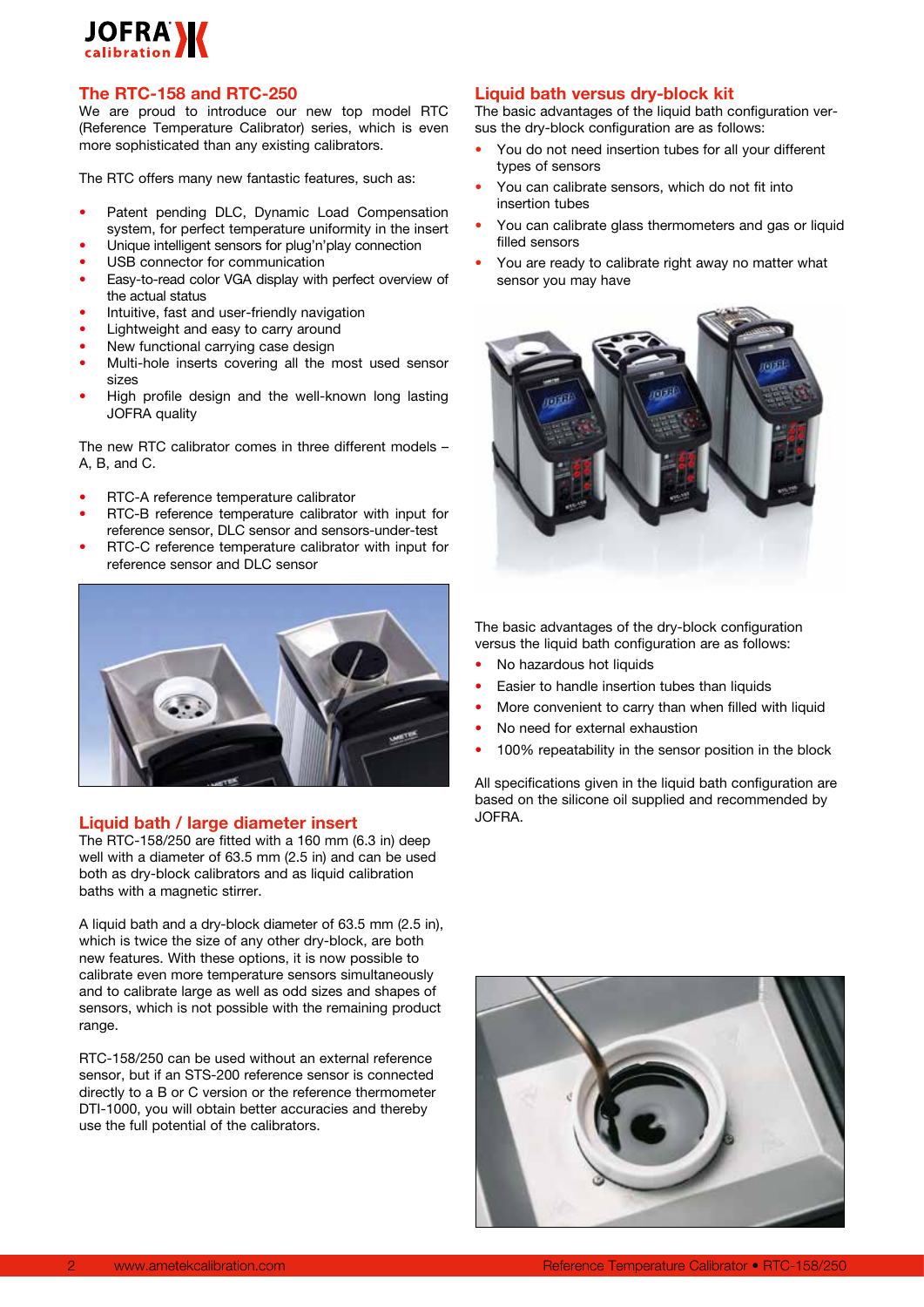

These inserts have holes for both the DLC and two reference sensors (4 mm and 1/4"). These holes are marked for

With this multi-hole insert in the carrying case the user is able to calibrate all the most commonly known sensor sizes.

correct use.



#### **Intelligent reference sensors**

The JOFRA STS-200 intelligent reference sensor as well as the new DLC sensor are both containing all individual calibration data regarding the sensor.

Firstly, this means that the time-consuming coefficient downloading sequence with risk of errors is no longer necessary. Secondly, the user can change the reference sensor and be up and running immediately.

With the intelligent sensors, AMETEK has eliminated a source of error and the system is now giving a fail-safe plug'n'play calibration system.

#### **Unique reference sensors**



The new STS-200 reference sensor and the DLC sensor have both been specially designed. They are both angled 90˚ and customized to fit the calibrator so they are only slightly higher than the top of the RTC calibrator.

The unique design allows calibration of threaded sensors and sensors with connection heads without any problems.

#### **Easy to carry**

A calibrator is carried from one job to another. Therefore, it is essential that the weight of the calibrator is as low as possible.

We have thoroughly included the weight issue in our design and have developed new design techniques that have made the RTC calibrator lightweight and easy to carry around without compromising its quality, durability and functionality.

The purpose of minimizing the weight of the RTC calibrator is to protect especially frequent users from overload.

#### **Improved temperature calibration**

Time is money! This is why all new RTC calibrators have an increased heating and cooling speed. Heating and cooling speed has been increased by up to 25%. The implication is savings in both production downtime and general calibration costs.

#### **Multi-hole inserts**

With the purpose of covering all sensor sizes, special multihole inserts have been developed.

Multi-hole inserts come in metric and imperial sizes. Metric covers all standard sizes from 3 to 12 mm. Imperial covers all standard sizes from 1/8 to 1/2 in.



# **New designed basket**

The sensor basket is designed to prevent sensors from interfering with the stirrer. Numerous tests have been carried out to find the optimum design of the sensor basket in regard to create the largest possible temperature homogeneous zone. This work has resulted in a new sensor basket performing virtually zero axial and radial gradients in the calibration zone.

#### **Intelligent recalibration information**

In order to comply with ISO, SOP's and FDA it is imperative that the calibration equipment never exceeds the expiry of the calibration certificate. RTC calibrators are constantly checking calibration dates on the calibrator as well as for the connected STS and DLC sensors. If the calibration period has expired, a warning will appear in the display. This feature prevents costly consequence evaluation.

#### **Easy-to-read**

#### **color display and user-friendly navigation**

The new 5.7" full color VGA display is very easy to read. The main temperatures, like SET, READ, TRUE and SUT (Sensor under test) are always displayed at all stages of the programming or calibration procedure.

The navigation is menu-driven and very logical to use and the display shows any important information needed for the current function. The communication windows pop up and are followed by discrete sound messages. The display is very bright and the main information can easily be read from a distance.



The large display contains more detailed information at a glance, such as: Stability status • Load compensation status • Real time clock • Serial number of reference sensor • Sensor-under-test status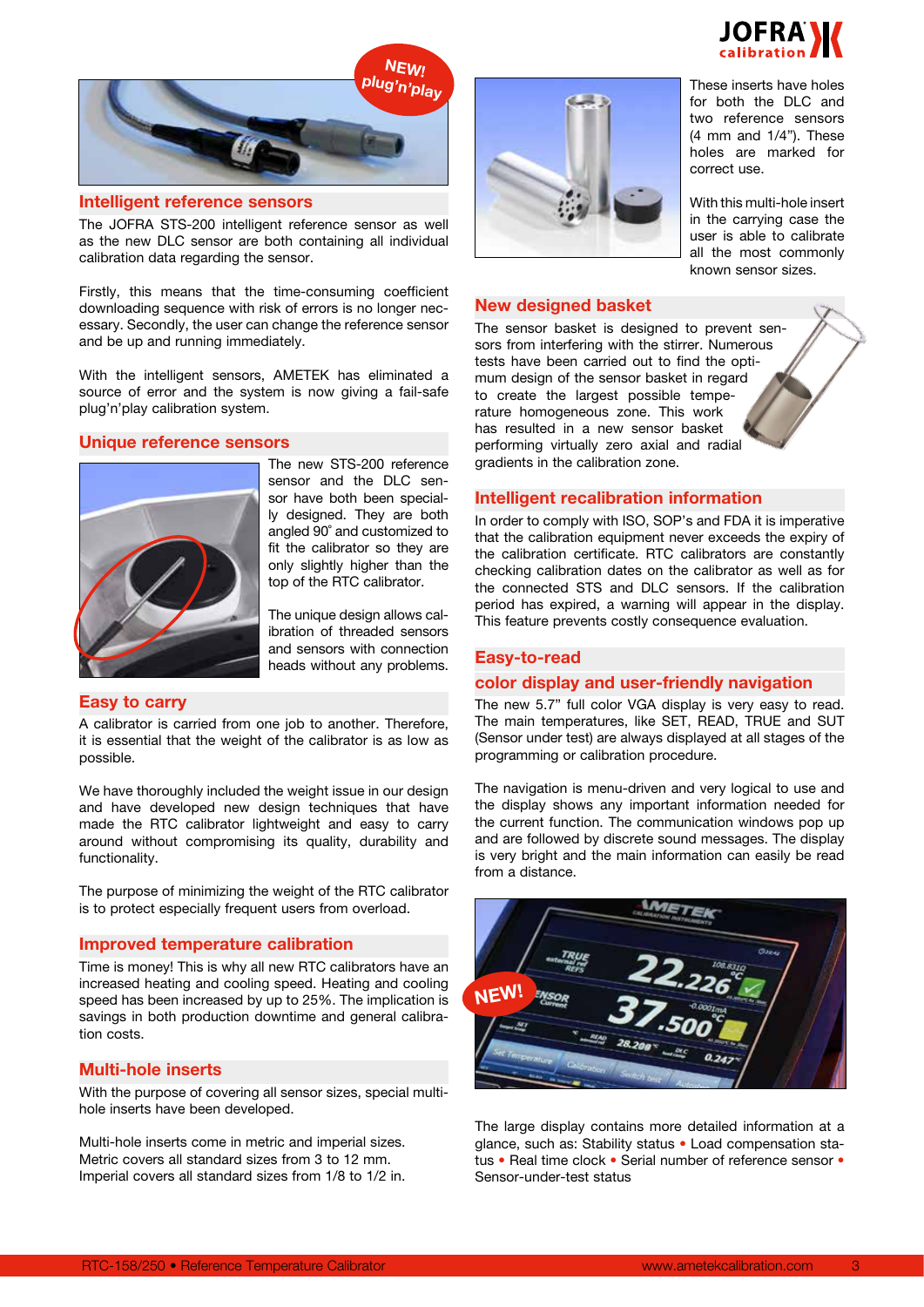

#### **Integrated support rod**

The new integrated support rod is part of the reduced weight philosophy. It is lightweight and very easy to mount on the RTC. Two fixing holes are integrated in the calibrator where the support rods can be mounted. The support rod is especially useful in bath calibration.

#### **Special designed carrying case**

AMETEK has designed an all-in-one carrying case.

We have now made it possible to store both the STS reference sensors and the DLC sensor in the carrying case with an optimum physical protection. There is room for inserts, insulation plugs and calibration oil as well as compartments for the new integrated support rod set, wires, manuals, certificates, plugs, insert tools, etc.



**NEW!**

All rooms are specially designed to hold one of the above mentioned items. This makes it very easy to keep track of any accessories.

For optimum protection of the calibrator and the accessories, the compartments are designed to hold the accessories fixed during transportation.

The carrying case comes with integrated wheels for easy transportation.

#### **MVI - Secure temperature stability**

MVI stands for ''Mains power Variance Immunity''.

Unstable mains power is a major contributor to on-site calibration inaccuracies. Traditional temperature calibrators often become unstable in production environments where large electrical motors, heating elements, and other devices are periodically cycled on or off. The cycling of supply power can cause the temperature regulator to perform inconsistently, leading to both inaccurate readings and unstable temperatures.



#### **Highest accuracy (model B & C only)**

The RTC series calibrators may be supplied with a built-in reference thermometer to be used with an external reference sensor. This feature allows the instrument to perform calibration on-site, while maintaining a high accuracy.

The user can decide whether to read the built-in reference sensor or the more accurate angled reference sensor from the large, easy-to-read LCD display of the calibrator. The external sensor and the internal sensor readings are independent of one another.

#### **SET-Follows-TRUE (model B & C only)**

Available on B and C models only, the "SET-Follows-TRUE" makes the instrument tune in until the temperature reading of the external reference "TRUE" meets the desired "SET" temperature. This feature is important when it is critical that the temperature of the calibration zone matches the desired temperature when measured with accurate external reference sensors.

# **Reading of sensor-under-test (model B only)**

Model B of the RTC is equipped with a built-in accurate measuring circuit for sensor-under-test (input), which enables measurement of virtually any type of temperature sensors including: Resistance thermometers (RTD), thermocouples (TC), transmitters, milliamps (mA), voltage (V) and thermostats.

The RTC-B calibrators can be programmed from the keyboard for fully automatic sensor calibration. Once the unit is programmed, the instrument is self-operating and performs the configured calibration routine. All calibration data are stored and can be read in the display.



#### **Switch test (model B only)**

Users may perform a thermoswitch test and find "Open", "Closed" and the hysteresis (deadband) automatically. The instrument retains the last twenty test results.

#### **Auto-stepping**

Up to 20 different temperature steps may be programmed including the hold time for each step. Upon completion of an auto step routine, the user can easily read the results for the sensor-under-test on the RTC display. Results from twenty auto-step calibrations are stored.

The "Set temperature" feature allows the user to set the exact desired temperature with a resolution of 0.001°.



#### **Enhanced stability**

A stability indicator shows when the RTC calibrator has reached the desired temperature and is stable. The user may change the stability criteria for the external reference and the sensor-under-test quickly and simply. The stability criterion is the user's security of a correct calibration. A count-down timer is displayed next to the temperature read-out.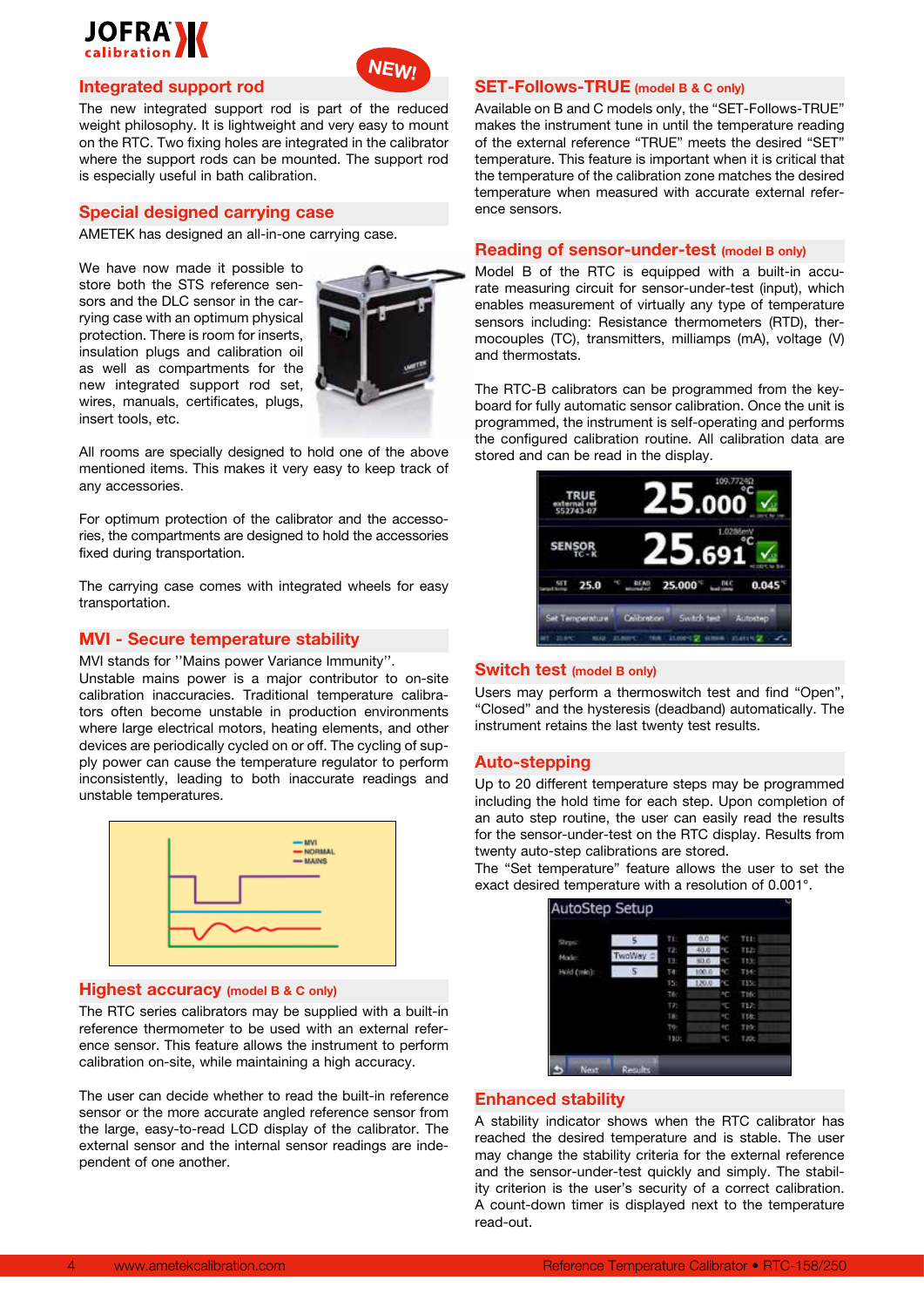

#### **Instrument setups**

The RTC series allows the user to store up to ten (10) complete instrument setups. You may store all sorts of information including temperature units, stability criteria, use of external reference sensors, resolutions, sensors-under-test (SUT), conversions to temperature, display contrasts, etc. The setup may be recalled at any time.

#### **Maximum and minimum temperature**

From the setup menu, the user can select the maximum and minimum temperature limit for the calibrator. This function prevents damage to the sensor-under-test caused by excessive temperatures and it helps reducing sensor drift from exposures of too high temperatures. This feature can be locked with an access code.

#### **Silent operation**

The RTC calibrator can be programmed to run in silent operation. This function is an advantage if calibrating in a laboratory or in an office. During silent operation, the calibrator is not using its full speed potential.

#### **SYNC output**

A synchronization output signals when the instrument is stable and may be used with ancillary devices such as video recorders, digital cameras or as an input to a data logging device. The SYNC output may be useful for automating and documenting calibration when calibrating external reading devices.

#### **JOFRACAL calibration software**

JOFRACAL is a highly versatile calibration software supplied with the RTC calibrators. The software ensures easy calibration of all kind of temperature sensors, such as RTD´s, thermocouples, transmitters and thermoswithes. Furthermore, it can be used for pressure calibration i.e. pressure gauges and pressure switches.

|                                   | <b>John Mill</b>  | <b>WT.</b> motion                  | Total and no culturated       |                          |   | <b>Hard Co.</b>              |
|-----------------------------------|-------------------|------------------------------------|-------------------------------|--------------------------|---|------------------------------|
| Free<br>download<br>www.jofra.com |                   |                                    | 五<br><b>Local</b>             |                          |   |                              |
|                                   |                   | 14 East Levil                      | 1-83 98 SURE<br><b>Hang</b>   | m                        |   |                              |
|                                   | <b>MAL</b>        | <b>Rid Guide</b>                   |                               |                          | - |                              |
|                                   | burness           | <b>Security</b>                    | Locked                        | <b>NAME</b>              |   | Keel X                       |
|                                   | <b>SCART</b>      | painting.                          |                               | <b>NAMES</b>             |   |                              |
|                                   | <b>14.11m</b>     | w                                  | 240,600                       | <b>North Co.</b><br>7.71 |   |                              |
| <b>Sept Pro</b>                   | <b>BELLEVILLE</b> | <b>List Brack Cole Letter of A</b> | <b>Telefiel Line campbell</b> |                          |   | PALMA CHE<br><b>M. Carro</b> |

JOFRACAL integrates with JOFRA calibration instruments. As for temperature calibrators, it is the whole range of temperature calibrators. Regarding pressure calibrators, it integrates with DPC-500, HPC and IPI pressure calibrators. JOFRACAL also has full integration with the series of signal calibrators.

JOFRACAL can also be used for manual calibrations, as it can be set up to accept manual entry of calibration data together with other liquid baths, ice points or dry-block heat sources.

The collected calibration data can be stored on a PC for later recall or analysis. The RTC calibrator can be programmed to store the calibration procedures and may be taken out to the process site without bringing a personal computer. This feature is named Work Orders.

Work Orders allow the RTC calibrator to:

- Operate as a stand-alone instrument using advanced calibration routines without the assistance of a personal computer on site. The work order functionality
- Prevent unauthorized changes to a calibration routine. Personnel who are not authorized to alter a calibration routine cannot do so

Once all calibrations are completed, the data may be uploaded to the JOFRACAL for printing of certificates. The data collected can of course be stored on the personal computer for later recall or analysis.

JOFRACAL offers extended output formats of the captured calibration data such as PDF file format and ASCII/ semicolon separated text format for further processing and calculation of data in spreadsheets and word processors.

#### **As found/As left (model B only)**

When running a calibration initiated from a work order, the user can select the calibration as an As Found or an As Left calibration.

#### **Calibration of indication devices**

When calibrating an indicating device in the work order mode, users may key in the results during or after the test. Using the "Calibration info" function, the user may view the complete calibration task, including the "Scenario" before the calibration takes place.

# **Calibration of up to 24 sensors with JOFRA ASM**

Using the RTC series together with the ASM, Advanced Signal Multi-scanner, offers a great time-saving automatic solution to calibrate multiple temperature sensors at the same time. The ASM series is an eight channel scanner controlled by the JOFRACAL software on a PC. Up to 3 ASM units can be stacked to calibrate up to 24 sensors at a time. It can handle signals from 2-, 3- and 4-wire RTD's, thermocouples, transmitters, temperature switches and voltage.



#### **Hardware requirements**

- 1.1.1 PCs, minimum hardware requirements:
- Intel<sup>®</sup> Pentium<sup>®</sup> II 1.4 GHz processor
- 128MB RAM (256MB recommended)
- 512MB free disk space on hard disk (1GB recommended) prior to installation
- Standard VGA (800x600, 256 colors). 1024x768 recommended
- USB port
- One or more free RS-232 serial and USB ports, if using devices requiring RS-232 communication

#### 1.1.2 PCs, minimum software requirements:

- Microsoft Windows® ME, Microsoft Windows® XP, Window 7
- System fonts: MS Sans Serif and Arial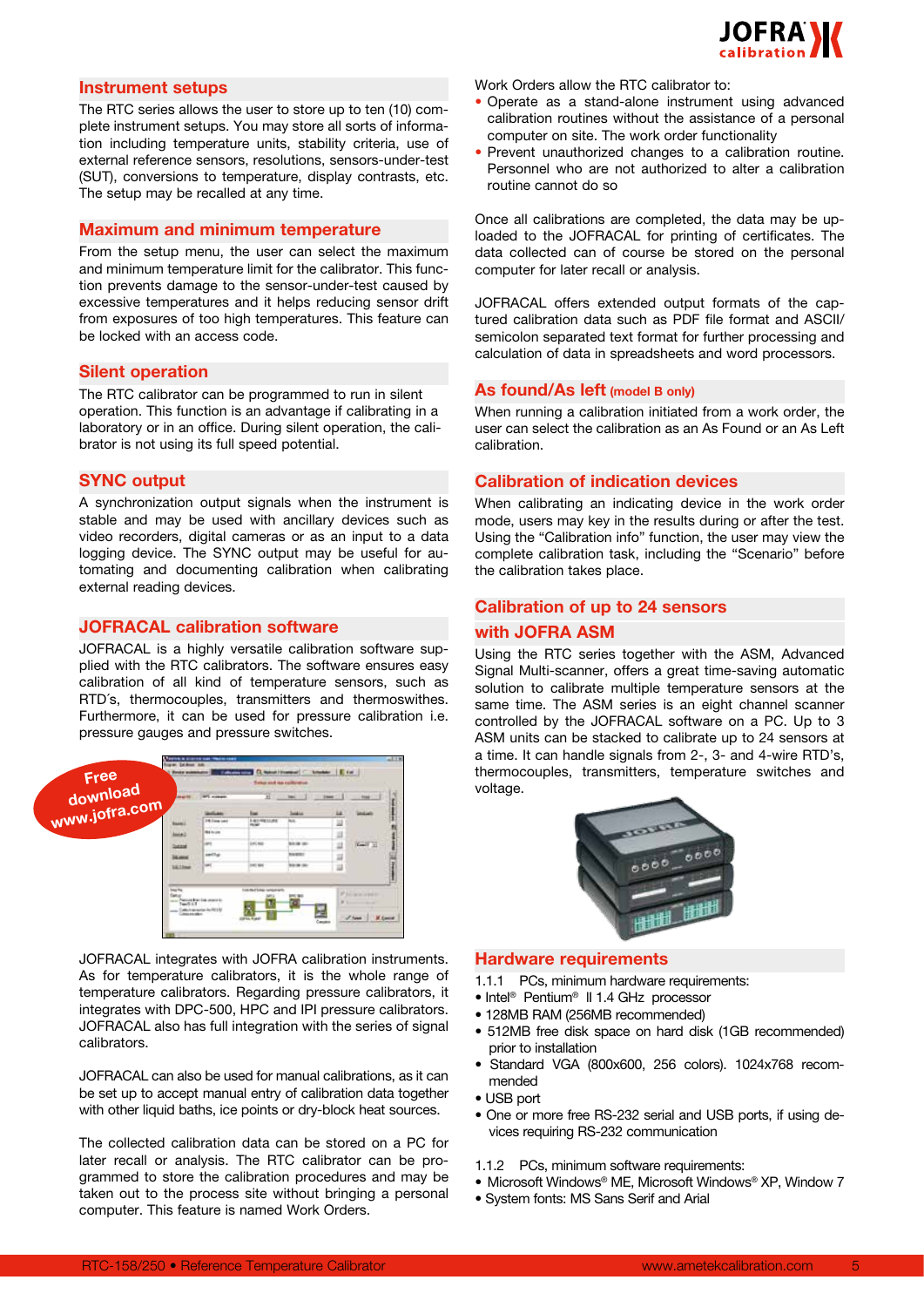

#### **Unique temperature performance**

The RTC series of calibrators provides precision temperature calibration of sensors, whatever the type or format. This is accomplished through an innovative active dualzone heating technology.

The RTC-series features our well-known active dual-zone heating technology. Each heating zone is independently controlled for precision temperature calibration. The homogeneity in the lower part is close to that of a laboratory liquid bath. The lower zone ensures optimum heat dissipation throughout the entire calibration zone. The upper zone compensates for heat loss from the sensor-under-test and from the open top. This design also eliminates the need for extra insulation of sensors-under-test and makes it possible to calibrate liquid-filled and other mechanical sensors.



#### **DLC - Dynamic Load Compensation**



To bring our well documented active dual-zone technology to an even higher level, we have developed the patent pending new DLC system.

This newly developed unique feature makes it possible to perform top calibration specifications without being affected by the actual load e.g. many sensors or very big sensors.

A new DLC sensor, Dynamic Load Compensation sensor, has been specially developed for this purpose.

The RTC calibrator features the active dual zone temperature control which improves the homogeneity in the well by adjusting the temperature in the top of the well to the same temperature as in the bottom. The dual zone keeps this difference at a minimum.



The new DLC sensor improves the homogeneity even more by controlling the homogeneity not only in the well, but also inside the insert, where the sensorsunder-test are placed during calibration. The DLC sensor measures the temperature homogeneity in the insert and provides feedback to the active dual-zone system, which now compensates the temperature difference to a minimum inside the insert. In this way, the DLC function makes the homogeneity independent of the different loads of the insert.

Based on the new DLC functionality, the RTC is the best performing dry-block calibrator on the market, when being calibrated and tested according to the globally accepted EURAMET/cg-13/v.01 guideline for calibration and testing of dry-blocks.

The DLC system comprises a special differential temperature sensor designed especially for the RTC. The sensor is placed in the insert and connected to the calibrator. When the DLC function is enabled, the calibrator will automatically equalize the temperature homogeneity inside the insert on top of the normal temperature control and stabilization.

#### **DLC - User advantages**

Calibrating with DLC sensor has the following advantages: 1. Calibration of several sensors simultaneously

- 2. Calibration of thick sensors
- 3. TSL (Thermo Sensitive Length) independency. It is no longer necessary to know the TSL of the sensor
- 4. Compensation for sensor production tolerances like the PT100 element being mounted in various positions in the sensor
- 5. Trouble-free calibration of sensors with PT100 elements up to a 60 mm length
- 6. Verification that the dual-zone is active and well-functioning
- 7. A perfectly working calibrator. The DLC value should be very close to 0.00 when the calibrator is loaded with a DLC sensor and an external reference sensor
- 8. Together with the stability indication, the DLC indicates when the calibration values can be read



Axial temperature curves for an RTC calibrator with and without the DLC functionality activated. DLC controlling is automatically disabled when the stirrer is started.

#### **USB connector for communication**

**NEW!**

Another new RTC feature is the USB connection tates easy communication with JOFRACAL. The USB connection also supports easy download of future firmware upgrades.

The USB connection provides fast and easy access to all laptops without the need of RS-232 to USB converters.

Future-proof through e.g. a flash capability for easy firmware upgrades as well as already integrated LAN communication, SD-card slot and USB host connectors for future use.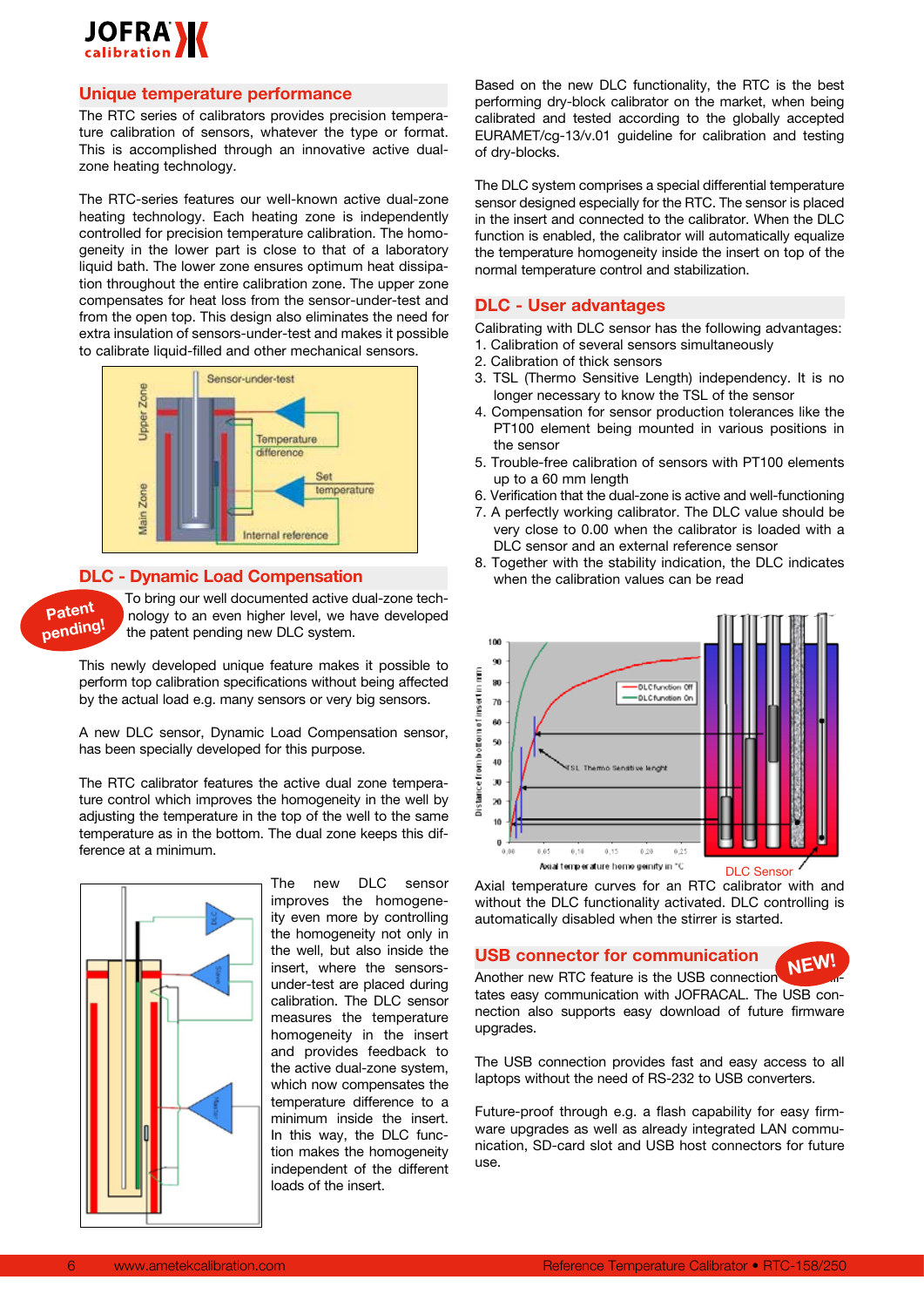

# **INSERTS AND LIQUID BATH KIT**

# **Undrilled inserts for RTC-158/250**

|                          | Inserts, undrilled                                                       |                         |                         |
|--------------------------|--------------------------------------------------------------------------|-------------------------|-------------------------|
| Insert Code <sup>1</sup> | <b>Insert</b>                                                            | <b>RTC-158</b><br>A/B/C | <b>RTC-250</b><br>A/B/C |
| UN <sub>1</sub>          | <b>Undrilled insert</b>                                                  | 124899                  | 127758                  |
| <b>UN2</b>               | <b>Undrilled insert</b><br>with DLC                                      | 127829                  | 127834                  |
| UN <sub>3</sub>          | Undrilled insert with DLC<br>and reference sensor 4<br>$mm$ and $1/4$ in | 127831                  | 127835                  |

Note 1: Use the insert code when ordered as the

standard insert together with a new calibrator.

# **Metric (mm)**

# **Multi-hole inserts for RTC-158/250**

| Spare part no. for multi-hole inserts - metric (mm) |                      |                      |  |
|-----------------------------------------------------|----------------------|----------------------|--|
|                                                     | <b>Instruments</b>   |                      |  |
| Insert code 1                                       | <b>RTC-158 A/B/C</b> | <b>RTC-250 A/B/C</b> |  |
| <b>M01</b>                                          | 124897               | 127759               |  |

Note 1: Use the insert code when ordered as the standard insert together with a new calibrator.



# **Imperial (Inch) Multi-hole inserts for RTC-158/250**

| Spare part no. for multi-hole inserts - imperial (inch) |                      |                      |  |
|---------------------------------------------------------|----------------------|----------------------|--|
|                                                         | <b>Instruments</b>   |                      |  |
| Insert code 1                                           | <b>RTC-158 A/B/C</b> | <b>RTC-250 A/B/C</b> |  |
| <b>M02</b>                                              | 124898               | 127760               |  |

Note 1: Use the insert code when ordered as the standard insert together with a new calibrator.

#### **All inserts are supplied with a matching insulation plug.**

# **Liquid Bath Kit - Option BAT**

The liquid bath kit for RTC-158/250 contains a sensor basket, 2 covering lids, a magnet, a magnetic remover, a liquid drainage tube and 0.75 l silicone oil.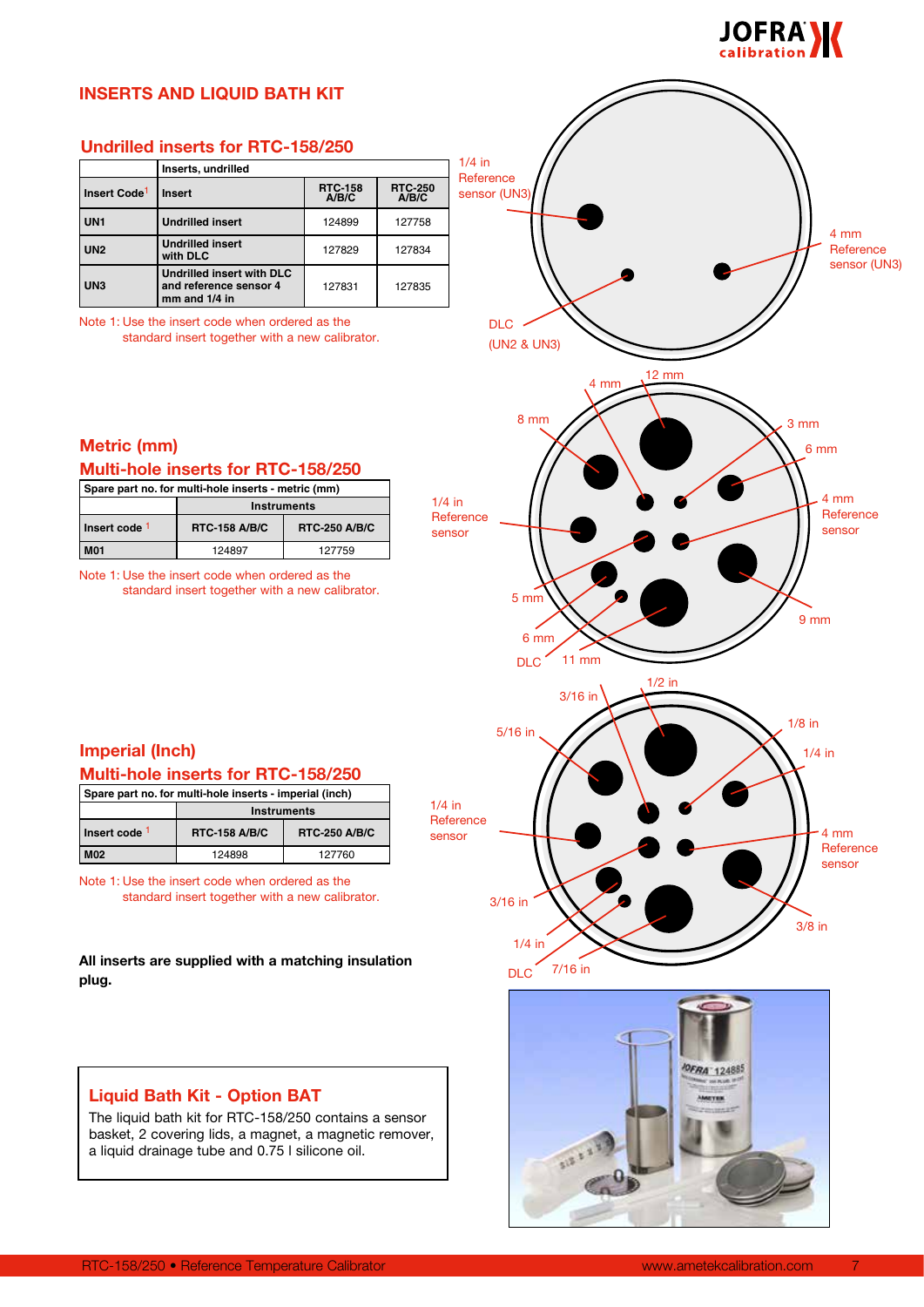

# FUNCTIONAL SPECIFICATIONS

#### **Temperature range**

#### RTC-158

@ ambient temp. 0°C/32°F ..............-37 to 155°C/-35 to 311°F @ ambient temp. 23°C/73°F ..............-22 to 155°C/-8 to 311°F @ ambient temp. 40°C/104°F .............-9 to 155°C/16 to 311°F RTC-250 @ ambient temp. 0°C/32°F .................. 5 to 250°C/41 to 482°F @ ambient temp. 23°C/73°F .............. 28 to 250°C/82 to 482°F @ ambient temp. 40°C/104°F .......... 45 to 250°C/113 to 482°F

#### **Accuracy (model B & C) with external STS ref. sensor**

RTC-158 B & C ......................................... ±0.04°C/±0.07°F RTC-250 B & C ......................................... ±0.07°C/±0.13°F 12-month period. Relative to reference standard. Specs by use of the external STS-200 reference sensor. Excl. sensor drift.

#### **Accuracy with internal reference sensor**

| in insert, calibrated with insert |  |
|-----------------------------------|--|

| in bath, calibrated with insert |  |
|---------------------------------|--|

#### **Stability**

RTC-158.................................................. ±0.01°C/±0.018°F RTC-250.................................................. ±0.02°C/±0.036°F Measured after the stability indicator has been on for 15 minutes. Measuring time is 30 minutes.

#### **Radial homogeneity (difference between holes)**

| RTC-158 @ -22°C/-8°F, Block 0.03°C/0.05°F |  |
|-------------------------------------------|--|
| RTC-158 @ 155°C/311°F, Block0.05°C/0.09°F |  |
|                                           |  |
|                                           |  |
|                                           |  |

#### **Resolution (user-selectable)**

All temperatures ......................1° or 0.1° or 0.01° or 0.001˚

#### **Temperature unit in display**

|--|--|--|--|--|--|

#### **Heating time**

| 23 to 100°C/73 to 212°F 23 minutes   |  |
|--------------------------------------|--|
| 100 to 155°C/212 to 311°F 28 minutes |  |
| 28 to 100°C/82 to 212°F 3 minutes    |  |
|                                      |  |
| 100 to 250°C/212 to 482°F 9 minutes  |  |
|                                      |  |

#### **Cooling time**

| RTC-158 | 155 to 100°C/311 to 212°F 9 minutes  |  |
|---------|--------------------------------------|--|
|         | 100 to 23°C/212 to 73°F 24 minutes   |  |
|         | 23 to 0°C/73 to 32°F  15 minutes     |  |
|         |                                      |  |
| RTC-250 | 250 to 100°C/482 to 212°F 27 minutes |  |
|         | 100 to 50°C/212 to 122°F 27 minutes  |  |
|         |                                      |  |

#### **Time to stability (approx.)**

#### **Immersion depth**

| RTC-158/250 incl. insulation plug 180 mm/7.1 in |  |
|-------------------------------------------------|--|
|                                                 |  |

### INPUT SPECIFICATIONS

All input specifications apply to the dry-block of the calibrator running at the respective temperature (stable plus an additional 20 minute period).

All input specifications are valid for RTC-158 and RTC-250.

#### **RTD reference input (B & C models only)**

Type.................. 4-wire RTD with true ohm measurements1) F.S. (Full Scale) ......................................................400 ohm Accuracy (12 months) ...... ±(0.0012% rdg. + 0.0005% F.S.)

| RTD Type    | Temperature |     | 12 months   |             |
|-------------|-------------|-----|-------------|-------------|
|             | °C          | °F  | °C          | ∘⊏          |
| l Pt100     | $-22$       | -8  | $\pm 0.008$ | ±0.015      |
| l reference |             | 32  | $\pm 0.008$ | ±0.015      |
|             | 28          | 82  | ±0.009      | ±0.016      |
|             | 155         | 311 | ±0.011      | ±0.020      |
|             | 250         | 482 | $\pm 0.012$ | $\pm 0.022$ |

*Note 1: True ohm measurement is an effective method to eliminate errors from induced thermoelectrical voltage*

#### **DLC sensor input (B & C models only)**

| vpe            | Temperature |       | 12 months   |        |
|----------------|-------------|-------|-------------|--------|
|                | °C          | °F    | °C          | ∘F     |
| <b>DLC 155</b> | $-22$       | $-58$ | ±0.014      | ±0.025 |
|                | 0           | 32    | ±0.010      | ±0.018 |
|                | 28          | 82    | ±0.010      | ±0.018 |
|                | 155         | 311   | ±0.008      | ±0.015 |
|                | 250         | 482   | $\pm 0.008$ | ±0.015 |

#### $*$  at 0.00 $°C$  / 0.00 $°F$  DLC reading

#### **RTD sensor under test input (B model only)**

| Accuracy (12 months) ± (0.002% Rdg.+0.002% F.S.)                         |
|--------------------------------------------------------------------------|
|                                                                          |
| Accuracy (12 months) $\pm (0.005\% \text{ Rdg.} + 0.005\% \text{ F.S.})$ |
|                                                                          |

| <b>RTD Type</b> | Temperature |     | 12 months |             |
|-----------------|-------------|-----|-----------|-------------|
|                 | °C          | °F  | °C        | °F          |
| Pt100           | $-22$       | -8  | ±0.025    | $\pm 0.045$ |
| 90(385)         | 0           | 32  | ±0.026    | ±0.047      |
| <b>IEC</b>      | 28          | 82  | ±0.026    | $\pm 0.047$ |
|                 | 155         | 311 | ±0.030    | ±0.054      |
|                 | 250         | 482 | ±0.033    | ±0.060      |
| Pt500           | $-22$       | -8  | ±0.113    | ±0.203      |
| 90(385)         | 0           | 32  | ±0.116    | $\pm 0.209$ |
| <b>IEC</b>      | 28          | 82  | ±0.118    | ±0.212      |
|                 | 155         | 311 | ±0.129    | ±0.232      |
|                 | 250         | 482 | ±0.131    | ±0.236      |
| Pt1000          | $-22$       | -8  | ±0.063    | ±0.114      |
| 90(385)         | 0           | 32  | ±0.064    | ±0.115      |
| <b>IEC</b>      | 28          | 82  | ±0.066    | ±0.119      |
|                 | 155         | 311 | ±0.075    | ±0.135      |
|                 | 250         | 482 | ±0.082    | $\pm$ 0.148 |

Input and curves for many different resistance sensors such as:

#### 0-400Ω

(P10(90)386/P50(90)385/P100(90)385/P50(90)391/ P100(90)391/P100(90)392/M50(90)428/M100(90)428/ H120(90)672/Pt-100 MILL)

#### 0-4000Ω

(P200(90)385/P500(90)385/P1000(90)385/YSI-400)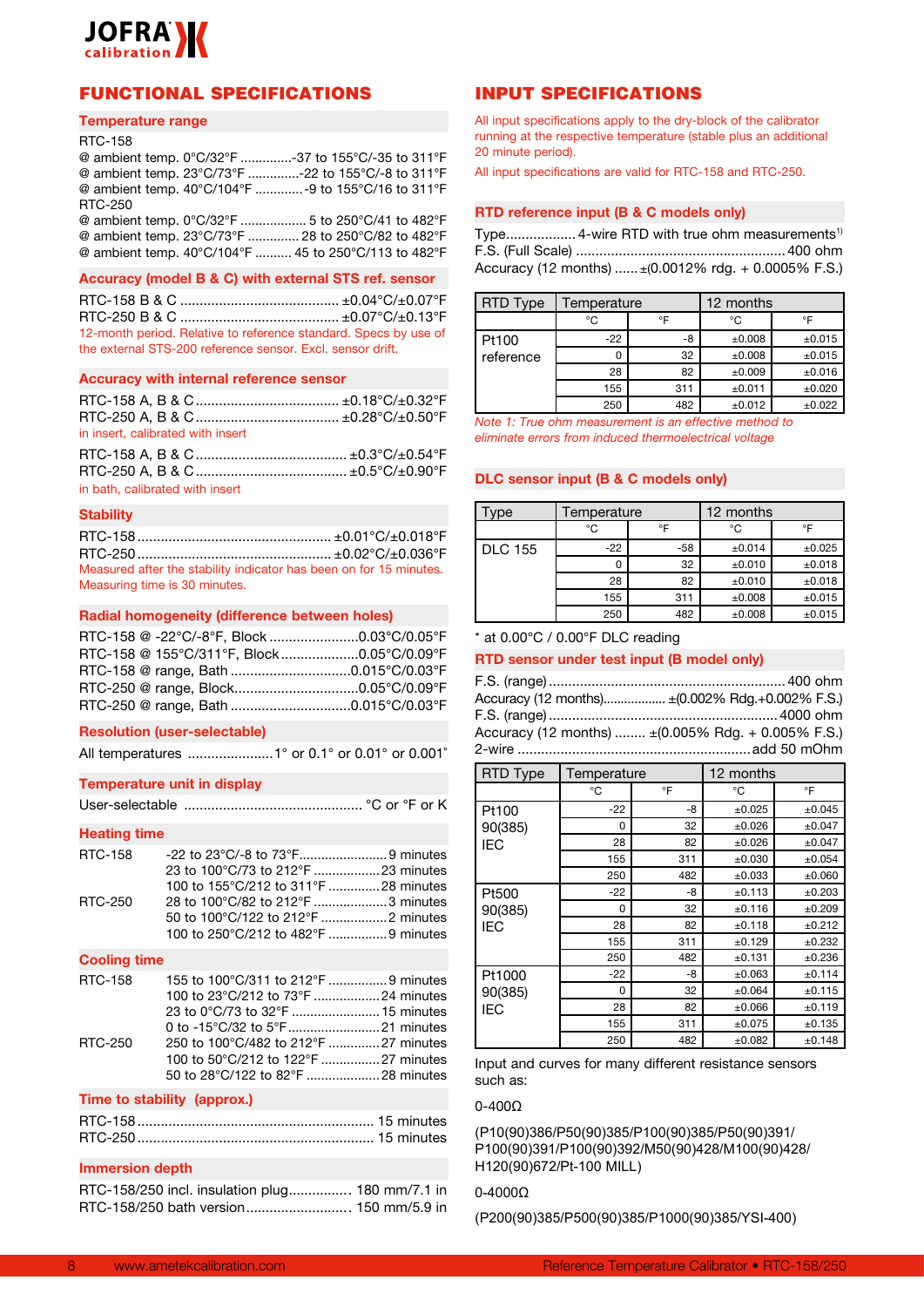

| <b>Thermocouple input</b> |                                                     |
|---------------------------|-----------------------------------------------------|
|                           |                                                     |
|                           |                                                     |
|                           | Accuracy (12 months)  ± (0.005% Rdg. + 0.005% F.S.) |

| TC Type | Temperature |                | 12 months* |       |
|---------|-------------|----------------|------------|-------|
|         | °C          | $\overline{P}$ | °C         | °F    |
| E       | $-50$       | $-58$          | ±0.09      | ±0.17 |
|         | 0           | 32             | $\pm 0.06$ | ±0.11 |
|         | 155         | 311            | $\pm 0.06$ | ±0.11 |
|         | 320         | 608            | ±0.07      | ±0.13 |
| J       | $-50$       | $-58$          | ±0.10      | ±0.18 |
|         | 0           | 32             | ±0.08      | ±0.14 |
|         | 155         | 311            | ±0.09      | ±0.16 |
|         | 320         | 608            | ±0.09      | ±0.16 |
| Κ       | $-50$       | $-58$          | ±0.14      | ±0.24 |
|         | 0           | 32             | ±0.10      | ±0.19 |
|         | 155         | 311            | ±0.11      | ±0.20 |
|         | 320         | 608            | ±0.11      | ±0.20 |
| Τ       | $-50$       | $-58$          | ±0.15      | ±0.26 |
|         | 0           | 32             | ±0.10      | ±0.18 |
|         | 155         | 311            | ±0.08      | ±0.15 |
|         | 320         | 608            | ±0.08      | ±0.15 |
| R       | $-50$       | $-58$          | ±1.30      | ±2.35 |
|         | 0           | 32             | ±0.78      | ±1.40 |
|         | 155         | 311            | ±0.47      | ±0.84 |
|         | 320         | 608            | ±0.40      | ±0.72 |
| S       | $-50$       | $-58$          | ±0.98      | ±1.76 |
|         | 0           | 32             | ±0.78      | ±1.40 |
|         | 155         | 311            | ±0.49      | ±0.89 |
|         | 320         | 608            | ±0.45      | ±0.81 |
| N       | -50         | $-58$          | ±0.20      | ±0.35 |
|         | 0           | 32             | ±0.15      | ±0.27 |
|         | 155         | 311            | ±0.13      | ±0.23 |
|         | 320         | 608            | ±0.13      | ±0.24 |
| U       | $-50$       | $-58$          | ±0.13      | ±0.24 |
|         | 0           | 32             | ±0.10      | ±0.18 |
|         | 155         | 311            | ±0.08      | ±0.14 |
|         | 320         | 608            | ±0.08      | ±0.15 |

\* Excl. CJC accuracy ±0.3˚C / ±0.54˚F

#### **Transmitter supply**

#### **Transmitter input mA (B model only)**

| Accuracy (12 months) ±(0.005% Rdg. +0.010% F.S.) |  |
|--------------------------------------------------|--|

#### **Voltage input VDC (B model only)**

Range: .............................................................. 0 to 12 VDC Accuracy (12 months) ..........±(0.005% Rdg. +0.010% F.S.)

#### **Switch input (B model only)**

| Switch dry contacts |  |
|---------------------|--|
|                     |  |
|                     |  |

#### **Mains specifications**

| Voltage 115V (90-127) / 230V (180-254)          |  |
|-------------------------------------------------|--|
| Frequency, non US deliveries50/60 Hz (47-63 Hz) |  |
| Frequency, US deliveries  60 Hz (57-63 Hz)      |  |
| Power consumption (max.), RTC-158400 W          |  |
|                                                 |  |

#### **Communication interface**

|                        | Serial data interface USB 2.0 device port       |
|------------------------|-------------------------------------------------|
|                        | Serial data interface USB 2.0 host double port* |
|                        |                                                 |
|                        |                                                 |
| * for future expansion |                                                 |

#### **Miscellaneous**

| Operating ambient temperature0 to 40°C/32 to 104°F |  |
|----------------------------------------------------|--|
| Storage temperature  - 20 to 50°C/-4 to 122°F      |  |
|                                                    |  |
|                                                    |  |

# PHYSICAL SPECIFICATIONS

#### **Weight and instrument size (L x W x H)**

| RTC-158/250, 366 x 171 x 363 mm / 14.4 x 6.7 x 14.3 in |  |
|--------------------------------------------------------|--|

#### **Shipping (without carrying case)**

|  | Size580 x 250 x 500 mm/22.8 x 9.8 x 19.7 in |
|--|---------------------------------------------|

#### **Shipping (including optional carrying case)**

|  | Size550 x 430 x 660 mm/21.7 x 16.9 x 26.0 in |
|--|----------------------------------------------|

# INSERTS

#### **Insert dimensions**

| RTC-158/250 outer diameter 63.5 mm/2.5 in |  |
|-------------------------------------------|--|
|                                           |  |

| Weight of non-drilled insert (approx.) |  |  |
|----------------------------------------|--|--|
|                                        |  |  |

#### **Alloy**

RTC-158/250.................................. Special aluminium alloy

*Use of other inserts may reduce performance of the calibrator. To get the best results out of the calibrator, the insert dimensions, tolerance and material is critical. We highly advise using JOFRA inserts, as they guarantee trouble free operation.*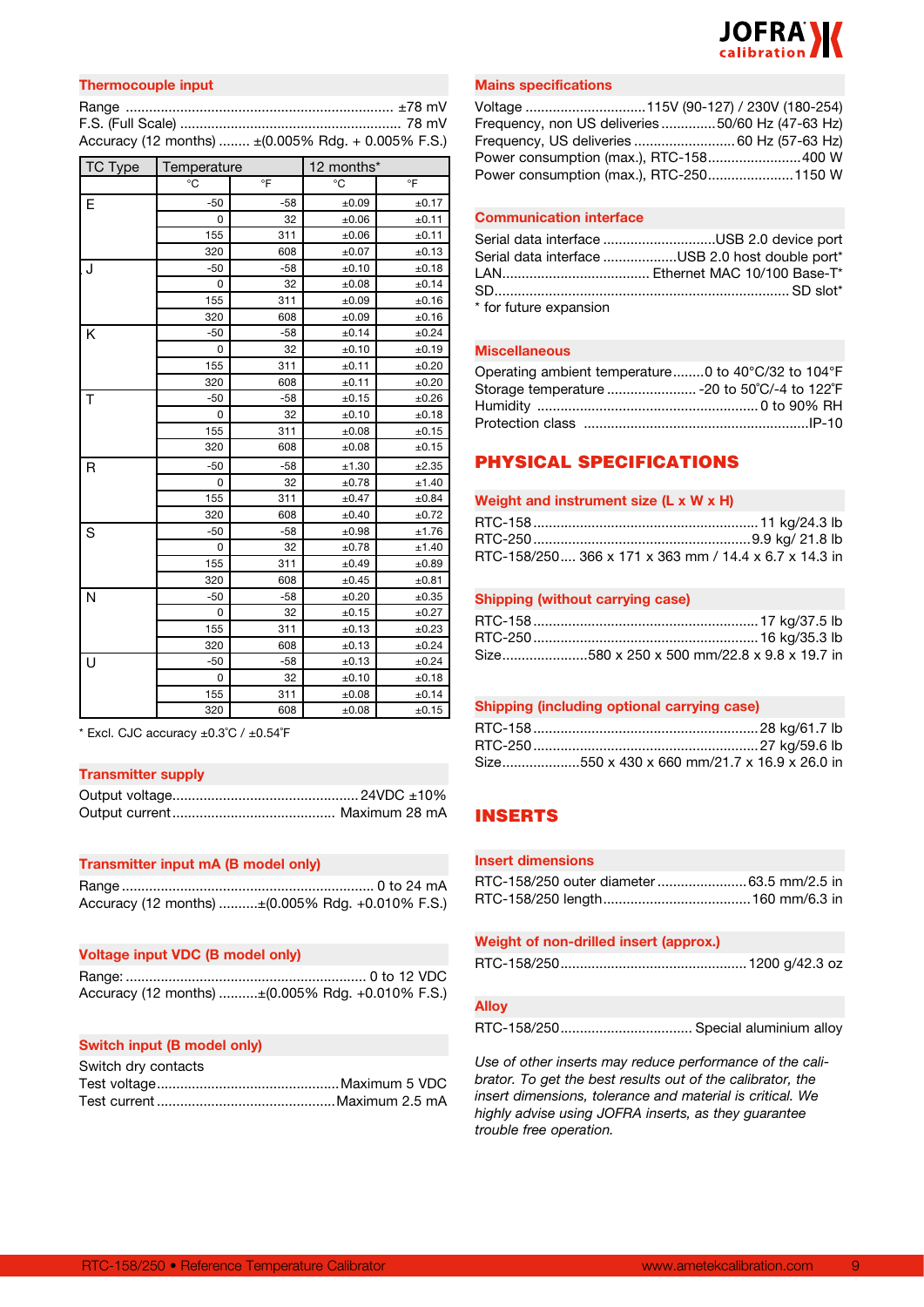

# STANDARD DELIVERY

Model A, B and C:

- RTC dry-block calibrator (user specified)
- Mains power cable (user specified)
- Traceable certificate temperature performance
- Tool for insertion tubes
- JOFRACAL
- AMETRIM
- USB cable
- Set of rubber cones for insulation plugs
- **Manuals**

Model B contains the following extra items:

- Test cables (2 x red, 2 x black)
- Traceable certificate input performance for reference sensor and DLC sensor
- Traceable certificate input performance for sensorunder-test inputs

Model C contains the following extra items:

• Traceable certificate - input performance for reference sensor and DLC sensor

# EXTRA PARTS

- 127277 Support rod set for sensors, 2 gribs, 2 fixtures
- 125066 Extra fixture for sensor grib<br>125067 Extra sensor grib
- Extra sensor grib
- 122771 Mini-Jack connector for stable relay output
- Thermocouple Male Plug Type J Black
- 120517 Thermocouple Male Plug Type K Yellow
- 120514 Thermocouple Male Plug Type N Orange<br>120515 Thermocouple Male Plug Type T Blue
- 120515 Thermocouple Male Plug Type T Blue
- 120518 Thermocouple Male Plug Type R / S Green<br>120519 Thermocouple Male Plug Type Cu-Cu White
- Thermocouple Male Plug Type Cu-Cu White
- 125033 Silicone oil, Type 200/10cSt, 0.75 L, RTC-158
- 124885 Silicone oil, Type 200/50cSt, 0.75 L, RTC-250
- 125022 Liquid Bath Kit, RTC-158
- 125035 Liquid Bath Kit, RTC-250
- 127782 Carrying case with Trolley

# ACCESSORIES

# **Carrying Case - Option CT**

With our new special designed carrying case it is now possible to store all your sensors in the case with an optimum physical protection. An improved integrated trolley system for easy and safe transportation.



**NEW!**

#### **Support rod set - Option SR**

Support rod for sensors to be mounted on all JOFRA RTC dryblock calibrators. Holds the sensor under test in the right position, while calibrating. Includes 2 sensor grips and 2 fixtures for sensor gribs.







# FUNCTIONAL COMPARISON

|                                                    | Model A | Model B | Model C |
|----------------------------------------------------|---------|---------|---------|
| Dual-zone heating/cooling block                    |         |         |         |
| MVI - Mains Variance Immunity (or similar)         |         |         |         |
| Stability indicator                                |         |         |         |
| Automatic step function                            |         |         |         |
| USB communication                                  |         |         |         |
| Display resolution 0.001°                          |         |         |         |
| Programmable max. temperature                      |         |         |         |
| SYNC output (for external recording device)        |         |         |         |
| Calibration of short sensors in special insert     |         |         |         |
| External precision reference sensor input          |         |         |         |
| External precision DLC reference sensor input      |         |         |         |
| "SET" follows "TRUE"                               |         |         |         |
| Load compensation functionality                    |         |         |         |
| Input for RTD, TC, V, mA                           |         |         |         |
| 4-20 mA transmitter input incl. 24 VDC supply      |         |         |         |
| All inputs scalable to temperature                 |         |         |         |
| Automatic switch test (open, close and hysteresis) |         |         |         |
| Download of calibration work orders from PC        |         |         |         |
| Upload of calibration results (as found & as left) |         |         |         |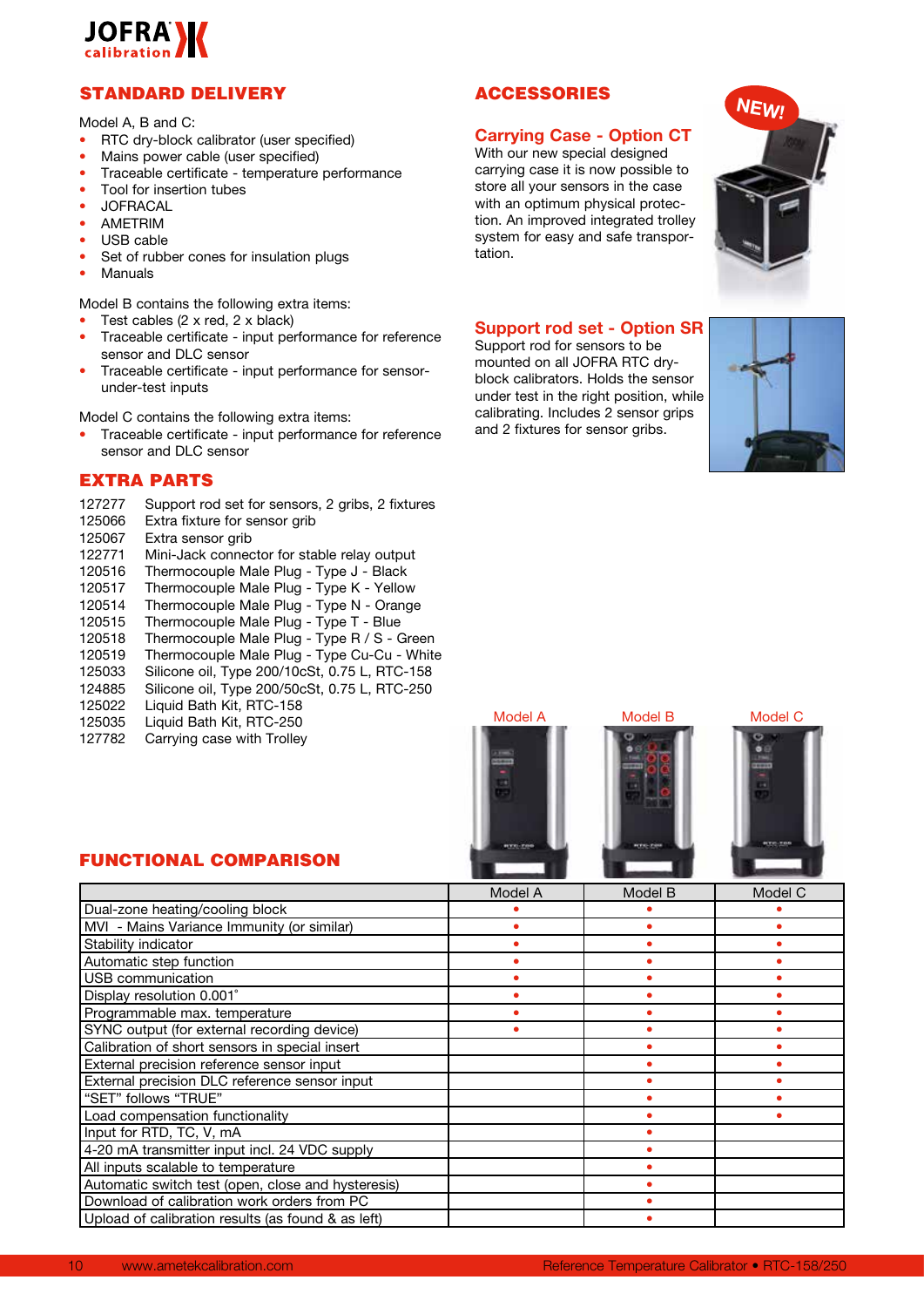

# ORDERING INFORMATION

|               | Order number |          |   |           |            |                      |    | <b>Description</b>                                                                                                                                                                |
|---------------|--------------|----------|---|-----------|------------|----------------------|----|-----------------------------------------------------------------------------------------------------------------------------------------------------------------------------------|
|               |              |          |   |           |            |                      |    | <b>Base model number</b>                                                                                                                                                          |
| <b>RTC158</b> |              |          |   |           |            |                      |    | RTC-158 Series, -22 to 155°C (-8 to 311°F)                                                                                                                                        |
| <b>RTC250</b> |              |          |   |           |            |                      |    | RTC-250 Series, 28 to 250°C (82 to 482°F)                                                                                                                                         |
|               |              |          |   |           |            |                      |    | <b>Model version</b>                                                                                                                                                              |
|               |              | А        |   |           |            |                      |    | Basic model, without input                                                                                                                                                        |
|               |              | В        |   |           |            |                      |    | Full model, incl. DLC sensor input, Reference sensor input, Sensor-under-test input                                                                                               |
|               |              | C        |   |           |            |                      |    | Middle model, incl. DLC sensor input, Reference sensor input                                                                                                                      |
|               |              |          |   |           |            |                      |    | <b>Power supply (US deliveries 60 Hz only)</b>                                                                                                                                    |
|               |              | 115      |   |           |            |                      |    | <b>115VAC</b>                                                                                                                                                                     |
|               |              | 230      |   |           |            |                      |    | <b>230VAC</b>                                                                                                                                                                     |
|               |              |          |   |           |            |                      |    | <b>Mains power cable</b>                                                                                                                                                          |
|               |              |          | A |           |            |                      |    | European, 230V                                                                                                                                                                    |
|               |              |          | в |           |            |                      |    | USA/Canada, 115V                                                                                                                                                                  |
|               |              |          | C |           |            |                      |    | <b>UK, 240V</b>                                                                                                                                                                   |
|               |              |          | D |           |            |                      |    | South Africa, 220V                                                                                                                                                                |
|               |              |          | Е |           |            |                      |    | Italy, 220V                                                                                                                                                                       |
|               |              |          |   |           |            |                      |    | Australia, 240V                                                                                                                                                                   |
|               |              |          |   | G         |            |                      |    | Denmark, 230V                                                                                                                                                                     |
|               |              |          | Н |           |            |                      |    | Switzerland, 220V                                                                                                                                                                 |
|               |              |          | ı |           |            |                      |    | Israel, 230V                                                                                                                                                                      |
|               |              |          |   |           |            |                      |    | <b>Insert type and size</b>                                                                                                                                                       |
|               |              |          |   |           | NON        |                      |    | No insert selected (standard)                                                                                                                                                     |
|               |              |          |   |           | <b>UNX</b> |                      |    | 1 x Undrilled Insert (Please see Insert selection for code)                                                                                                                       |
|               |              |          |   |           | <b>MXX</b> |                      |    | 1 x Multi hole insert (Please see Insert selection for code)                                                                                                                      |
|               |              |          |   | BAT       |            |                      |    |                                                                                                                                                                                   |
|               |              |          |   |           |            |                      |    | Liquid bath kit                                                                                                                                                                   |
|               |              |          |   |           | DLC        |                      |    | <b>Dynamic Load Compensation (B &amp; C models only, optional)</b>                                                                                                                |
|               |              |          |   |           |            |                      |    | <b>DLC</b> sensor                                                                                                                                                                 |
|               |              |          |   |           |            |                      |    | STS Reference sensor (B & C models only, optional)                                                                                                                                |
|               |              |          |   |           |            | R1                   |    | STS-102 Ref. sensor. Dia. 4mm. Length 30mm (STS102A030EH) For RTC-158                                                                                                             |
|               |              |          |   |           |            | R6                   |    | STS-200 Ref. sensor. Dia. 4mm. Length 183mm (STS200A916) For RTC-158                                                                                                              |
|               |              |          |   |           |            | R7                   |    | STS-200 Ref. sensor. Dia. 1/4". Length 183mm (STS200B916) For RTC-158                                                                                                             |
|               |              |          |   |           |            | R8                   |    | STS-200 Ref. sensor. Dia. 4mm. Length 183mm (STS200A925) For RTC-250                                                                                                              |
|               |              |          |   |           |            | R9                   |    | STS-200 Ref. sensor. Dia. 1/4". Length 183mm (STS200B925) For RTC-250                                                                                                             |
|               |              |          |   |           |            |                      |    | <b>Calibration Certificate</b>                                                                                                                                                    |
|               |              |          |   |           |            | F                    |    | Traceable Certificate to International standards                                                                                                                                  |
|               |              |          |   |           |            | н                    |    | Accredited Certificate - IS017025                                                                                                                                                 |
|               |              |          |   |           |            | EA                   |    | Full EURAMET Accredited Certificate - ISO17025                                                                                                                                    |
|               |              |          |   |           |            | НS                   |    | System Calibration - Accredited Certificate - ISO17025 (B & C models only)                                                                                                        |
|               |              |          |   |           |            | EAS                  |    | System Calibration - Full EURAMET Accredited Certificate - ISO17025 (B & C models only)                                                                                           |
|               |              |          |   |           |            | EASD                 |    | System Calibration - Full EURAMET Accredited Certificate with DLC - ISO17025 (B & C models only)                                                                                  |
|               |              |          |   |           |            |                      |    | <b>Accessories</b>                                                                                                                                                                |
|               |              |          |   |           |            |                      | CТ | Solid Protective Carrying case with integrated trolley                                                                                                                            |
|               |              |          |   |           |            |                      | SR | Support rod set                                                                                                                                                                   |
|               |              |          |   |           |            |                      | TR | Solid Protective Carrying case with integrated trolley & Support rod set                                                                                                          |
|               |              |          |   |           |            |                      |    | <b>Sample order number</b>                                                                                                                                                        |
| RTC158        |              | В<br>230 | A | <b>SM</b> | DLC        | R <sub>2</sub><br>EA | СT | JOFRA RTC-158 B with 230VAC, EU power cord, set of metric inserts, DLC, STS-200 ref. sensor, full EA temp.<br>calibration certificate, and carrying case with integrated trolley. |